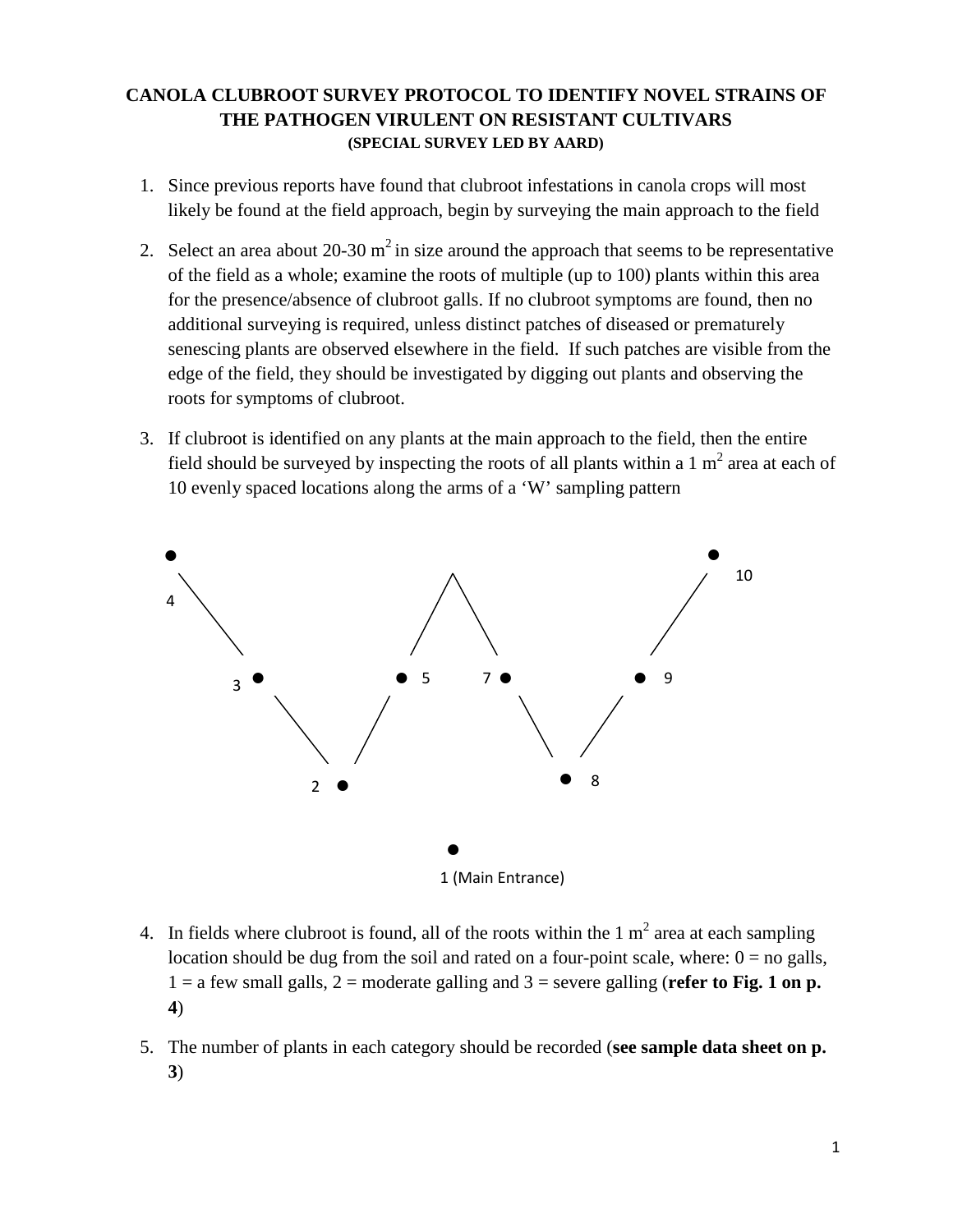# **Sampling Protocol**

- Fields of clubroot resistant varieties showing an average of 10% disease incidence or greater for an entire field or 50% or greater for an infected "spot" should be submitted to ARD for testing
- Ten representative root samples should be collected from each infested sampling point found within a field;
- Record field reference number on each sample as it is collected. Please label samples as follows:
	- o 2014-R-1-1 (Year-Resistant Canola-Field 1-Sample 1)
- Sterilize sampling tools between each sample using a 1-2% v/v bleach solution
- Use a new Ziploc bag for each sample
- Keep samples cool by placing into a cooler
- Submit samples as soon as possible

### **Special Considerations (Biosecurity Protocol):**

- To prevent spread of the soilborne resting spores of the clubroot pathogen, appropriate sanitization protocols should be followed (e.g., use of disposable boot covers, sterilization of tools and rubber boots with bleach or other disinfectant, etc.); consult the Alberta Clubroot Management Plan or AARD Agri-Facts Sheet 'Clubroot Disease of Canola and Mustard' (Agdex 140/638-1) for detailed information
- To improve the likelihood of identifying small patches of diseased canola plants within otherwise resistant crops, standing crops should be surveyed whenever possible Contact the Agricultural Fieldman in each municipality prior to initiating a survey in a region.
- For additional information please contact:

Maureen Vadnais Alberta Agriculture and Rural Development Room 200, 7000-113 Street Edmonton, AB T6H 5T6 email: [maureen.vadnais@gov.ab.ca](mailto:maureen.vadnais@gov.ab.c) PH: 780-644-4432

• Suspect samples should be submitted to the following address: Attention: Sheau-Fang Hwang Alberta Agriculture and Rural Development 17507 Fort Road NW Edmonton, AB T5Y 6H3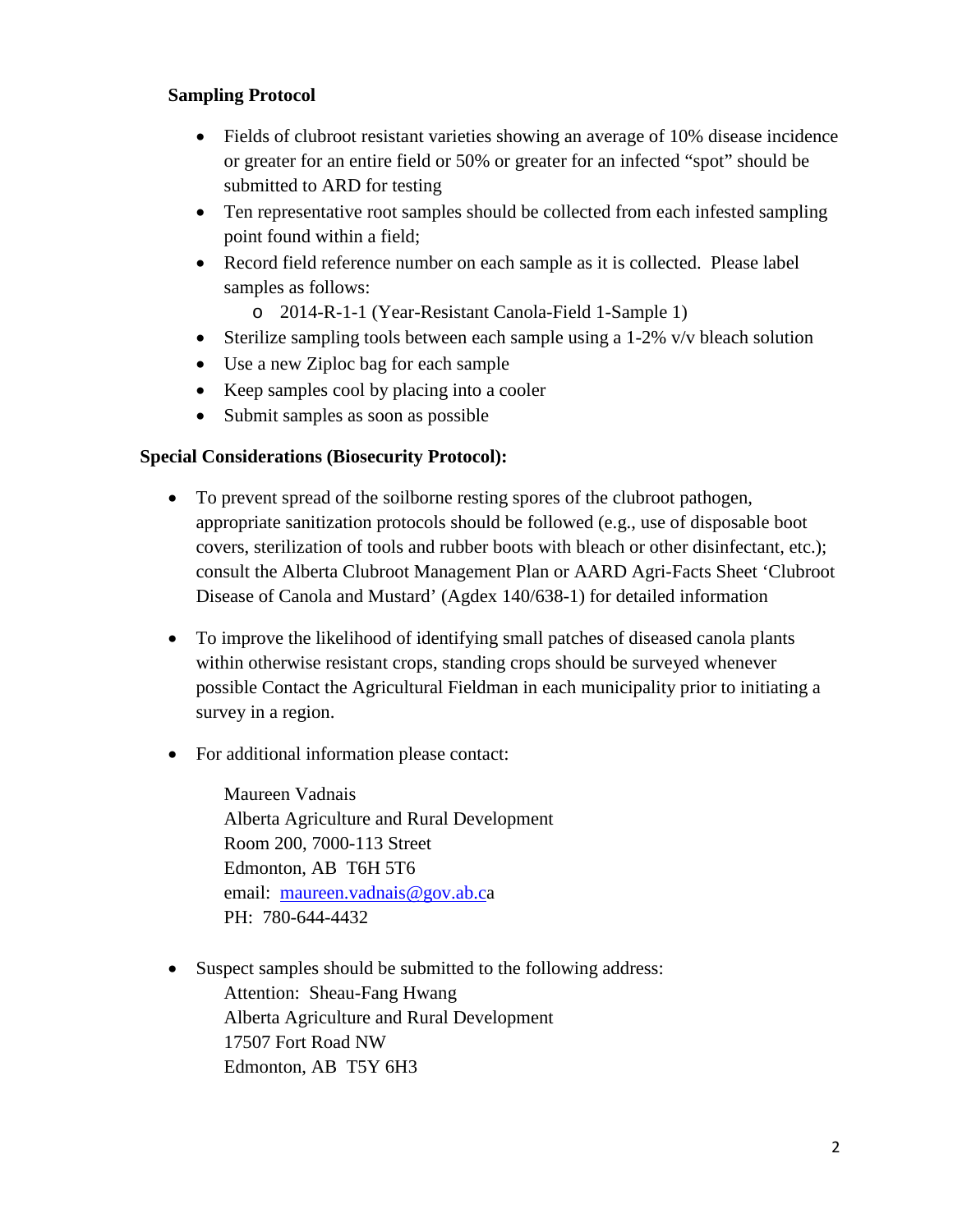#### **Surveyor Information**

| $\mathbf{u}$ , $\mathbf{v}$ , $\mathbf{v}$ and $\mathbf{u}$ in $\mathbf{u}$                                                                                                                                                      |
|----------------------------------------------------------------------------------------------------------------------------------------------------------------------------------------------------------------------------------|
|                                                                                                                                                                                                                                  |
|                                                                                                                                                                                                                                  |
| <b>Field Information</b>                                                                                                                                                                                                         |
|                                                                                                                                                                                                                                  |
| Cultivar (if known)<br>expansion of the contract of the contract of the contract of the contract of the contract of the contract of the contract of the contract of the contract of the contract of the contract of the contract |

Field history (if known) and other comments\_\_\_\_\_\_\_\_\_\_\_\_\_\_\_\_\_\_\_\_\_\_\_\_\_\_\_\_\_\_\_\_\_\_\_\_\_\_\_\_\_\_

| Sampling site #  | <b>GPS</b> coordinates | Number of plants rated 0, 1, 2 or 3 |              |                |              |
|------------------|------------------------|-------------------------------------|--------------|----------------|--------------|
|                  |                        | $\boldsymbol{0}$                    | $\mathbf{1}$ | $\overline{2}$ | $\mathbf{3}$ |
|                  |                        |                                     |              |                |              |
| $\overline{2}$   |                        |                                     |              |                |              |
| 3                |                        |                                     |              |                |              |
| $\overline{4}$   |                        |                                     |              |                |              |
| 5                |                        |                                     |              |                |              |
| $\boldsymbol{6}$ |                        |                                     |              |                |              |
| $\overline{7}$   |                        |                                     |              |                |              |
| 8                |                        |                                     |              |                |              |
| 9                |                        |                                     |              |                |              |
| 10               |                        |                                     |              |                |              |
| <b>Total</b>     |                        |                                     |              |                |              |

# **Example: if you pulled up 87 plants at the entrance and all were rated '0' (no disease)**

| <b>Sampling site #</b> | <b>GPS</b> coordinates | Number of plants rated $0, 1, 2$ or 3 |  |  |  |
|------------------------|------------------------|---------------------------------------|--|--|--|
|                        |                        |                                       |  |  |  |
|                        | 50.55156 -111.85222    |                                       |  |  |  |